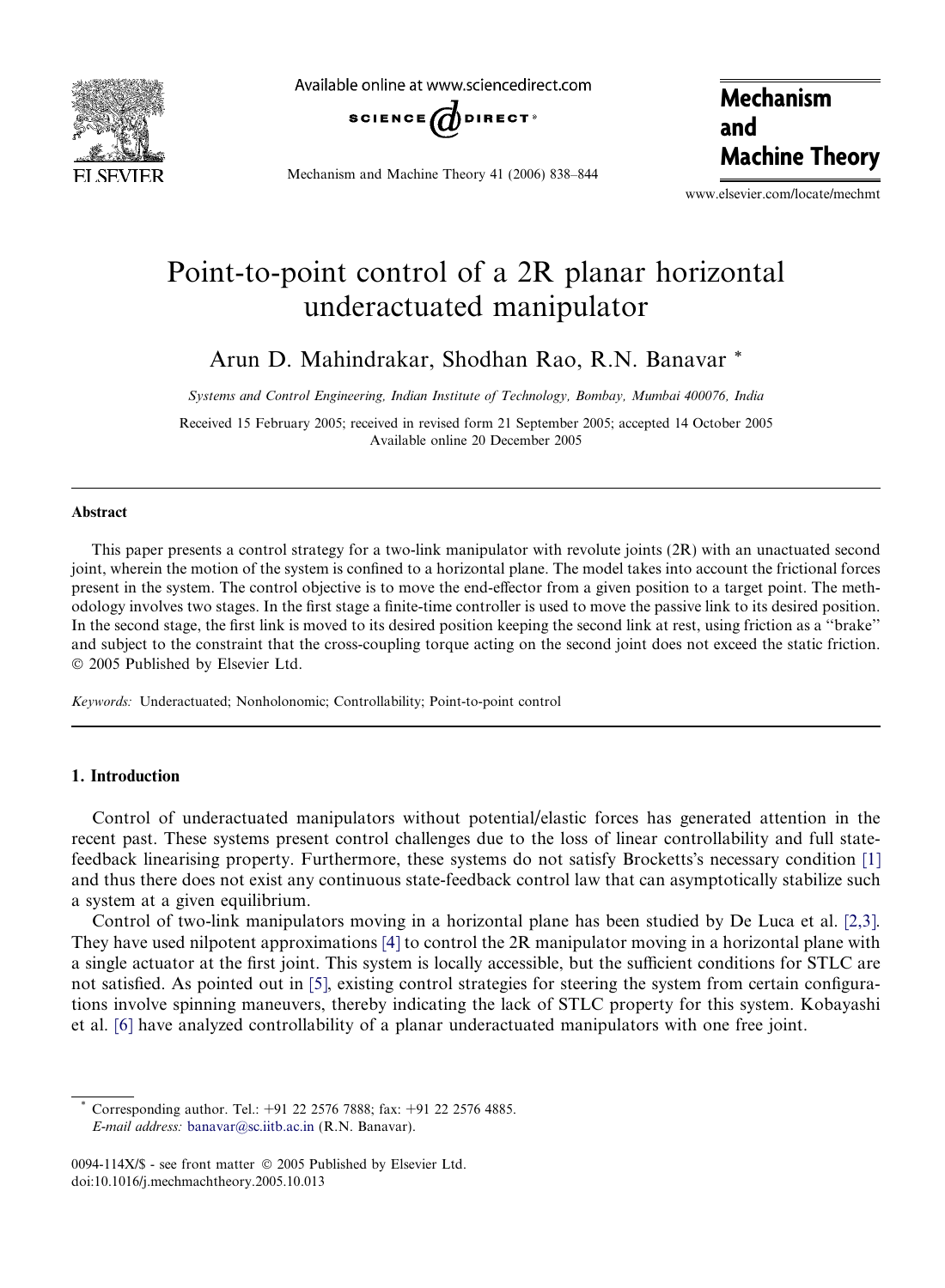For system that neglect friction, there exists no straightforward way of synthesizing control laws for the point-to-point control of the above kind of manipulators. In [7], Reyhanoglu et al. have proposed a discontinuous nonlinear feedback controller for a special class of underactuated systems with only one unactuated degree-of-freedom. The controller renders the closed-loop equilibrium at the origin globally attractive.

Recently, Bullo and Lynch [8] have introduced a new notion of controllability called *kinematic controllability* for underactuated mechanical systems. This property makes it possible to decouple trajectories between zero-velocity states. The property is established by defining a set of vector fields on the configuration space that span the entire configuration space. These vector fields, called the decoupling vector fields, can be used by the path planner to find paths that can be time-scaled without violating the acceleration level constraints. This approach has been used to design collision-free trajectory planning for the 3R manipulator [9].

In [10], the authors have applied an optimal control strategy, wherein the cost function considered is the reciprocal of the coupling index, a measure of the dynamic coupling available between the active and the passive joints of the manipulator. The authors Arai and his co-workers [11,12] have presented a control methodology for underactuated mechanical system with holding brakes on the passive joints. They exploit the dynamic coupling between the joints to achieve the controlled motion of the manipulator.

In practice, joint friction cannot be neglected in underactuated robotic manipulators, especially at the passive joint. This is because while friction at the active joints can be directly compensated, the same is not true for the passive joint. The models considered in [2,13] neglect joint friction which is not easy to achieve in practice as it involves high manufacturing cost. Motivated by this problem, we propose a control strategy for a 2R underactuated system with friction at the joints.

## *1.1. 2R model with friction*

The configuration space of a 2R manipulator is  $Q = \mathbb{S}^1 \times \mathbb{S}^1$  and is parametrized by the coordinates  $q = (q_1, q_2)$ . The coordinates  $q_i$ ,  $i = 1, 2$  are the joint angles as shown in Fig. 1. The Euler–Lagrange equations of motion are

$$
M(q)\ddot{q} + h(q, \dot{q}) = \tau,\tag{1}
$$

where  $\dot{q}$  and  $\ddot{q}$  are the generalized velocities and generalized accelerations respectively.  $M(q) \in \mathbb{R}^{2 \times 2}$  is the inertia matrix which is symmetric and positive definite. The centripetal and Coriolis terms are collected in



Fig. 1. Schematic of a 2R manipulator.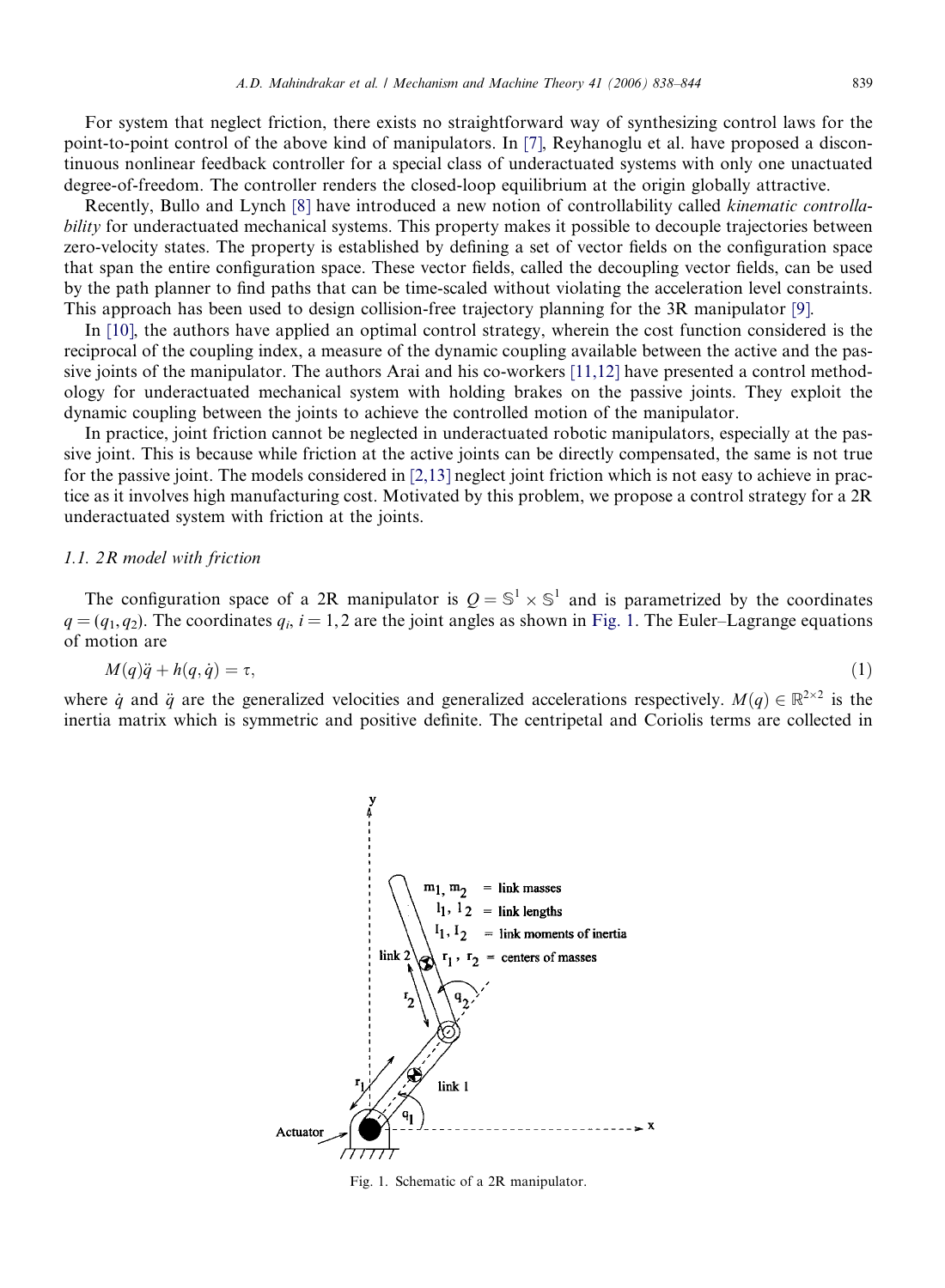the vector  $h(q, \dot{q}) \in \mathbb{R}^2$ . The vector *h* contains terms purely quadratic in the velocities; gravity terms are absent since we assume that the manipulator moves in a horizontal plane. Define the following constants

$$
c_1 = m_1 r_1^2 + m_2 l_1^2 + I_1, \quad c_2 = m_2 r_2^2 + I_2, \quad c_3 = m_2 l_1 r_2.
$$

The equations of motion accounting for the Coulomb plus viscous friction at the joints becomes

$$
m_{11}\ddot{q}_1 + m_{12}\ddot{q}_2 + h_1 = \tau - \text{SGN}(\dot{q}_1)F_1 - b_1\dot{q}_1,
$$
  
\n
$$
m_{21}\ddot{q}_1 + m_{22}\ddot{q}_2 + h_2 = -\text{SGN}(\dot{q}_2)F_2 - b_2\dot{q}_2,
$$
\n(3)

where

$$
m_{11} = c_1 + c_2 + 2c_3 \cos q_2, \quad m_{12} = c_2 + c_3 \cos q_2
$$
  
\n
$$
m_{21} = m_{12}, \quad m_{22} = c_2,
$$
  
\n
$$
h_1 = -c_3(2\dot{q}_1\dot{q}_2 + \dot{q}_2^2)\sin q_2, \quad h_2 = c_3\dot{q}_1^2 \sin q_2
$$

and  $F_i$ ,  $b_i \dot{q}_i$ ,  $i = 1, 2$  represent the Coulomb and viscous friction forces respectively. The set-valued signum function is defined as

;

$$
SGN(x) \begin{cases} \{1\} & \text{if } x > 0, \\ \{-1\} & \text{if } x < 0, \\ [-1,1] & \text{if } x = 0. \end{cases}
$$

We assume that the system has a strong inertial coupling  $(m_2r_2^2 + I_2 > m_2I_1r_2)$ . The equilibrium solutions of (4) with the external inputs equal to zero constitute an important class of solutions. If  $(q, \dot{q}) = (q^e, 0)$  is an equilibrium solution,  $q^e$  is referred to as an equilibrium configuration. For the manipulator dynamics, the equilibrium configuration is given by  $\{q \in Q : M(q)^{-1}h(q, 0) = 0\}$ . It is clear that all points  $q \in Q$  are equilibrium configurations. The control objective is to move the links from rest to a target-configuration with zero-velocity.

#### 2. Controller design

The control task involves the following two stages:

- (i) Regulate  $q_2$  to  $q_{2d}$ , where  $q_{2d}$  is the desired position of the passive joint.
- (ii) Regulate  $q_1$  to  $q_{1d}$ , where  $q_{1d}$  is the desired position of the active joint without affecting the position of the passive joint.

#### *2.1. Stage 1*

In this stage we further split-up the control task as follows:

(a) Move the second link to the desired position  $q_{2d}$  using the partially linearised model about the passive joint

$$
\ddot{q}_1 = -m_{12}^{-1}m_{22}v_2 - m_{12}^{-1}(h_2 + \text{SGN}(\dot{q}_2)F_2 + b_2\dot{q}_2),
$$
  
\n
$$
\ddot{q}_2 = v_2,
$$
\n(4)

where the torque  $\tau$  is related to the new input  $v_2$  by

$$
\tau = (m_{12} - m_{11}m_{12}^{-1}m_{22})v_2 + (h_1 + \text{SGN}(\dot{q}_1)F_1 + b_1\dot{q}_1)
$$
  
- 
$$
m_{11}m_{12}^{-1}(h_2 + \text{SGN}(\dot{q}_2)F_2 + b_2\dot{q}_2).
$$
 (5)

We steer  $q_2$  to its desired position  $q_{2d}$  using a finite-time controller. Finite-time controllers are differential equations with the property that the origin is asymptotically stable, and all solutions which converge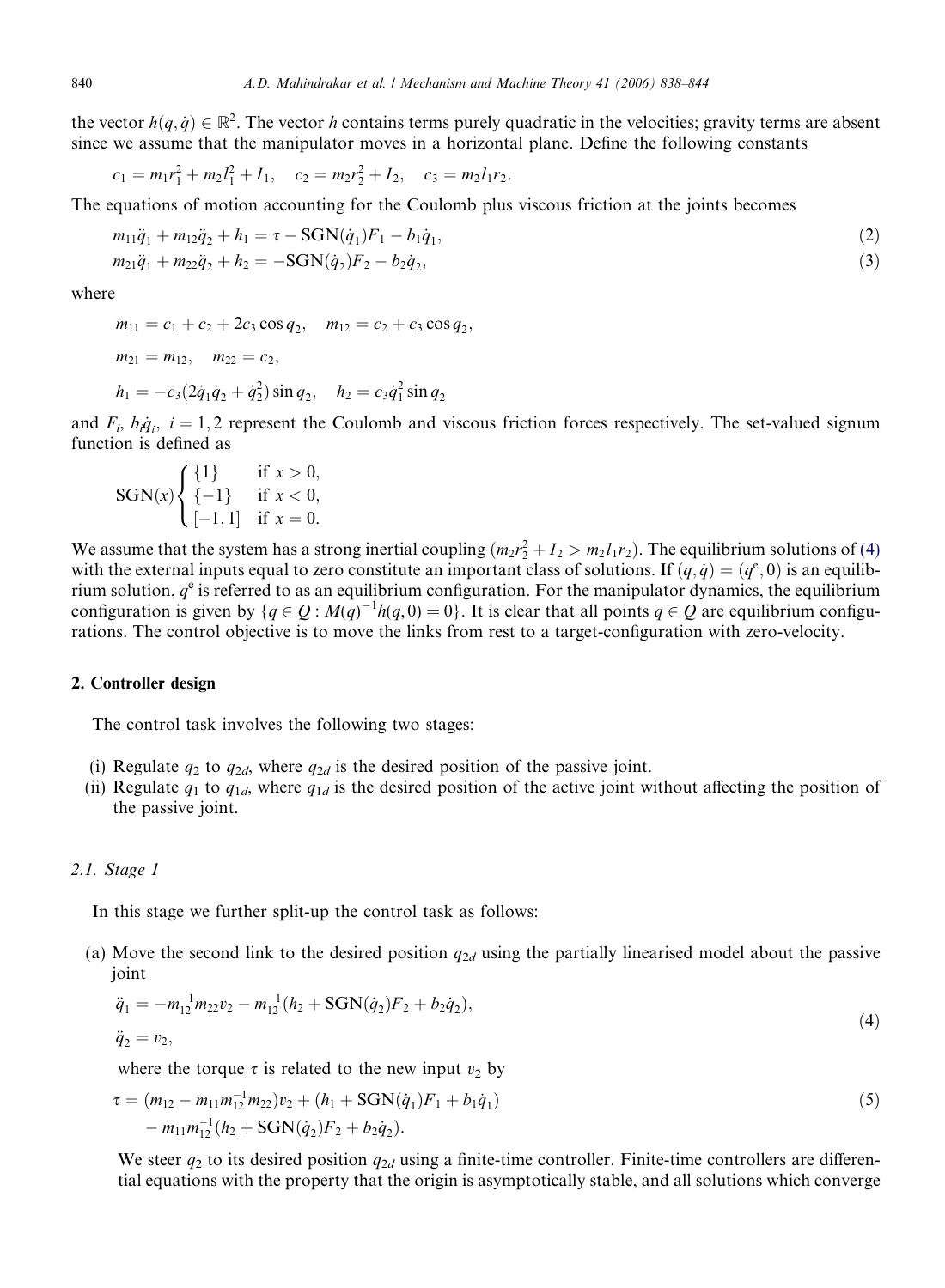to zero do so in finite-time. We use the following continuous finite-time controller proposed by Bhat and Bernstein in [14]

$$
v_2 = -\text{sign}(\dot{q}_2)|\dot{q}_2|^{1/3} - \text{sign}(S(q_2, \dot{q}_2))|S(q_2, \dot{q}_2)|^{1/3},\tag{6}
$$

where

$$
S(q_2, \dot{q}_2) = \left( (q_2 - q_2^d) + \frac{3}{5} \dot{q}_2^{5/3} \right)
$$

and the function sign  $(\cdot)$  is defined as

$$
sign(x) = \begin{cases} 1 & \text{if } x > 0, \\ -1 & \text{if } x < 0, \\ 0 & \text{if } x = 0, \end{cases}
$$

to achieve the desired objective. As  $q_2 \to q_{2d}$ ,  $\dot{q}_2 \to 0$ , the limiting behaviour of the system is given by  $|m_{12}\ddot{q}_1 + (c_3\sin q_{2d})\dot{q}_1^2$  $| = F_2.$  (7)

(b) Once  $(q_2 = q_{2d}, \dot{q}_2 = 0)$ , the control task is to bring the first link to rest without disturbing the second link position. The following proposition brings out the condition under which this can be achieved.

**Proposition 2.1.** If the initial condition of the system is  $(q_2 = q_{2d}, \dot{q}_2 = 0, \ddot{q}_2 = 0)$ , then the second link continues to be at rest relative to the first link if and only if

$$
|m_{12}\ddot{q}_1 + (c_3\sin q_{2d})\dot{q}_1^2| \leq F_2. \tag{8}
$$

Proof. With the second link at rest, the governing equation (3) reduces to

$$
m_{12}\ddot{q}_1 + (c_3\sin q_{2d})\dot{q}_1^2 = f_2,\tag{9}
$$

where  $f_2$  is the static friction acting at the second joint and  $|f_2| \leq F_2$ . The second link will continue to remain at rest if the absolute value of the static friction acting at the second joint is less than or equal to  $F_2$  or  $|f_2| \le F_2$ from which (8) follows.  $\square$ 

The first link is brought to rest without disturbing the second link using the following control law, which obeys (8).

$$
\tau = \begin{cases}\n\frac{-m_{11}}{m_{12}}(F_2 - c + h_2) + F_1 + b_1 \dot{q}_1, & \dot{q}_1 > \epsilon, \\
\frac{m_{11}}{m_{12}}(F_2 - c - h_2) - F_1 + b_1 \dot{q}_1, & \dot{q}_1 < \epsilon, \\
0, & \dot{q}_1 \in [-\epsilon, \epsilon],\n\end{cases}
$$
\n(10)

where  $0 \leq c \leq F_2$  and  $\epsilon > 0$  is small and is chosen such that chattering phenomenon is avoided. At the end of the first stage, the system is at rest with  $q_1 = q_{10}$ ,  $q_2 = q_{2d}$ .

## *2.2. Stage 2*

The final task is to move the first link to the desired position  $q_{1d}$  without disturbing the second link position. The strategy involves accelerating and decelerating (if  $q_{1d}$  >  $q_{10}$ , decelerating and accelerating otherwise) the first link such that the maximum magnitude ( $\omega_{\text{max}}$ ) of the first link velocity and the magnitude ( $\beta$ ) of acceleration/deceleration satisfy the following constraints:

$$
|m_{12}\beta + (c_3 \sin q_{2d})\omega_{\text{max}}^2| \leqslant F_2 - c,\tag{11}
$$

$$
|m_{12}\beta - (c_3 \sin q_{2d})\omega_{\text{max}}^2| \leqslant F_2 - c. \tag{12}
$$

From Fig. 2, we have

$$
\omega_{\text{max}}^2 = \alpha s,\tag{13}
$$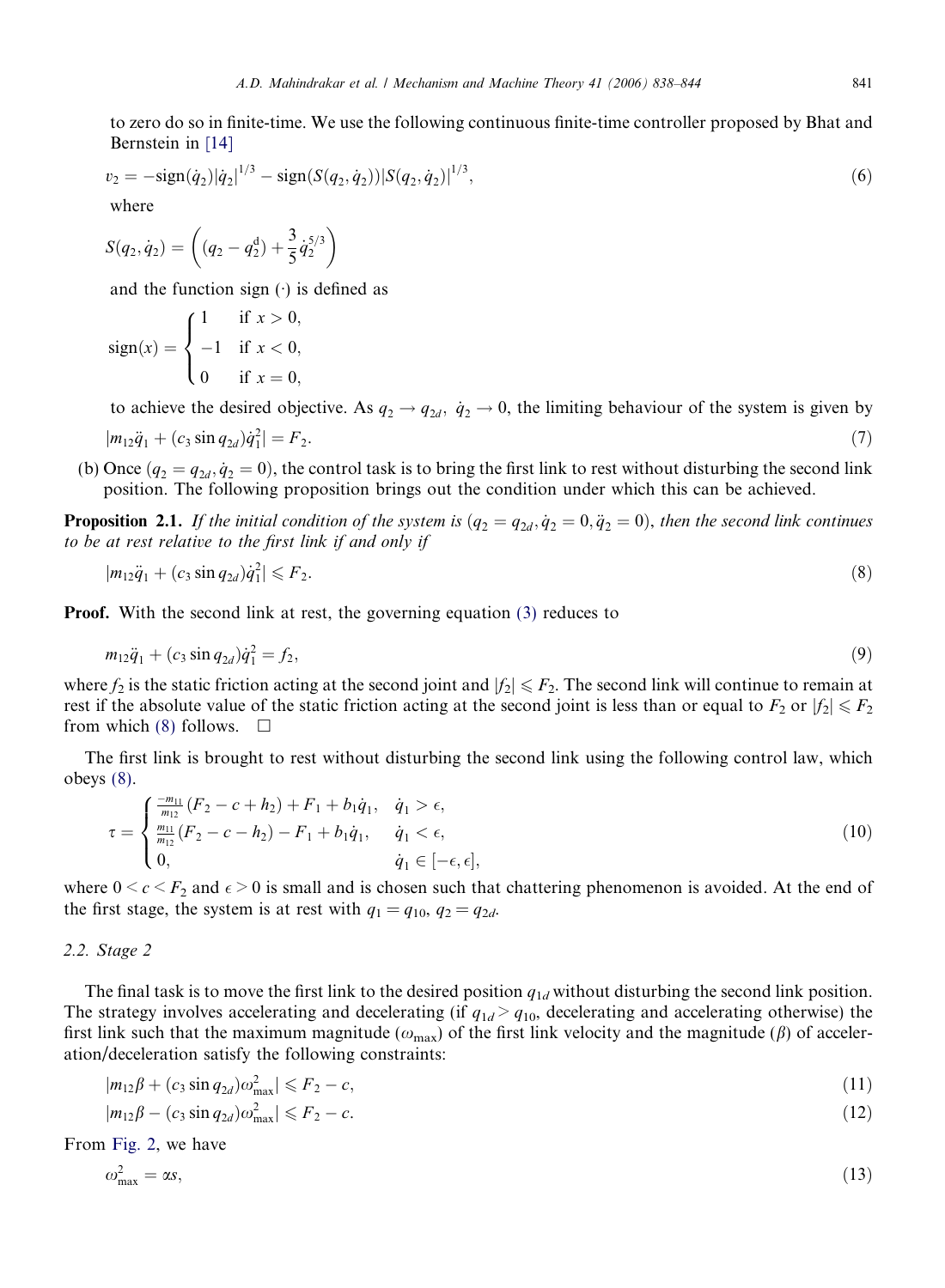

Fig. 2. Velocity profile.

where  $\alpha$  is the angular acceleration of the first link and  $s = q_{1d} - q_{10}$ . The variables *s* and  $\alpha$  are related to *T* by  $T = 2\sqrt{\frac{3}{\alpha}}$ . We now have four possible cases and we propose a control law for each of the case as follows:

**Case 1.**  $q_{1d} > q_{10}$  and sin  $q_{2d} > 0$ . Choose  $\alpha$  such that the following is satisfied

$$
m_{12}\alpha + (c_3 \sin q_{2d})\omega_{\text{max}}^2 = (F_2 - c). \tag{14}
$$

Eq. (14) ensures that the constraint (12) is not violated for  $t \in [T/2, T]$ . From (13) and (14), we have

$$
\alpha = \frac{(F_2 - c)}{m_{12} + s(c_3 \sin q_{2d})}.
$$
\n(15)

The control law takes the form

$$
\tau = \begin{cases} m_{11}\alpha + F_1 + b_1\alpha t, & t \in [0, \frac{r}{2}], \\ -m_{11}\alpha + F_1 + b_1\alpha (T - t), & t \in [\frac{r}{2}, T], \\ 0, & t > T. \end{cases}
$$
(16)

**Case 2.**  $q_{1d} < q_{10}$  and  $\sin q_{2d} > 0$ .

Choose  $\alpha$  such that the following is satisfied

$$
-m_{12}\alpha + (c_3 \sin q_{2d})\omega_{\text{max}}^2 = (F_2 - c). \tag{17}
$$

Eq. (17) ensures that the constraint (11) is not violated for  $t \in [T/2, T]$ . From (13) and (17), we have

$$
\alpha = \frac{- (F_2 - c)}{m_{12} - s(c_3 \sin q_{2d})} \tag{18}
$$

Here, the control law has the form

$$
\tau = \begin{cases} m_{11}\alpha - F_1 + b_1\alpha t, & t \in [0, \frac{T}{2}], \\ -m_{11}\alpha - F_1 + b_1\alpha (T - t), & t \in [\frac{T}{2}, T], \\ 0, & t > T. \end{cases}
$$
(19)

**Case 3.**  $q_{1d} > q_{10}$  and  $\sin q_{2d} < 0$ .

Choose  $\alpha$  such that the following is satisfied

$$
-m_{12}\alpha + (c_3 \sin q_{2d})\omega_{\text{max}}^2 = -(F_2 - c). \tag{20}
$$

Eq.  $(20)$  ensures that the constraint  $(11)$  is not violated. From  $(13)$  and  $(20)$ , we have

$$
\alpha = \frac{(F_2 - c)}{m_{12} - s(c_3 \sin q_{2d})} \tag{21}
$$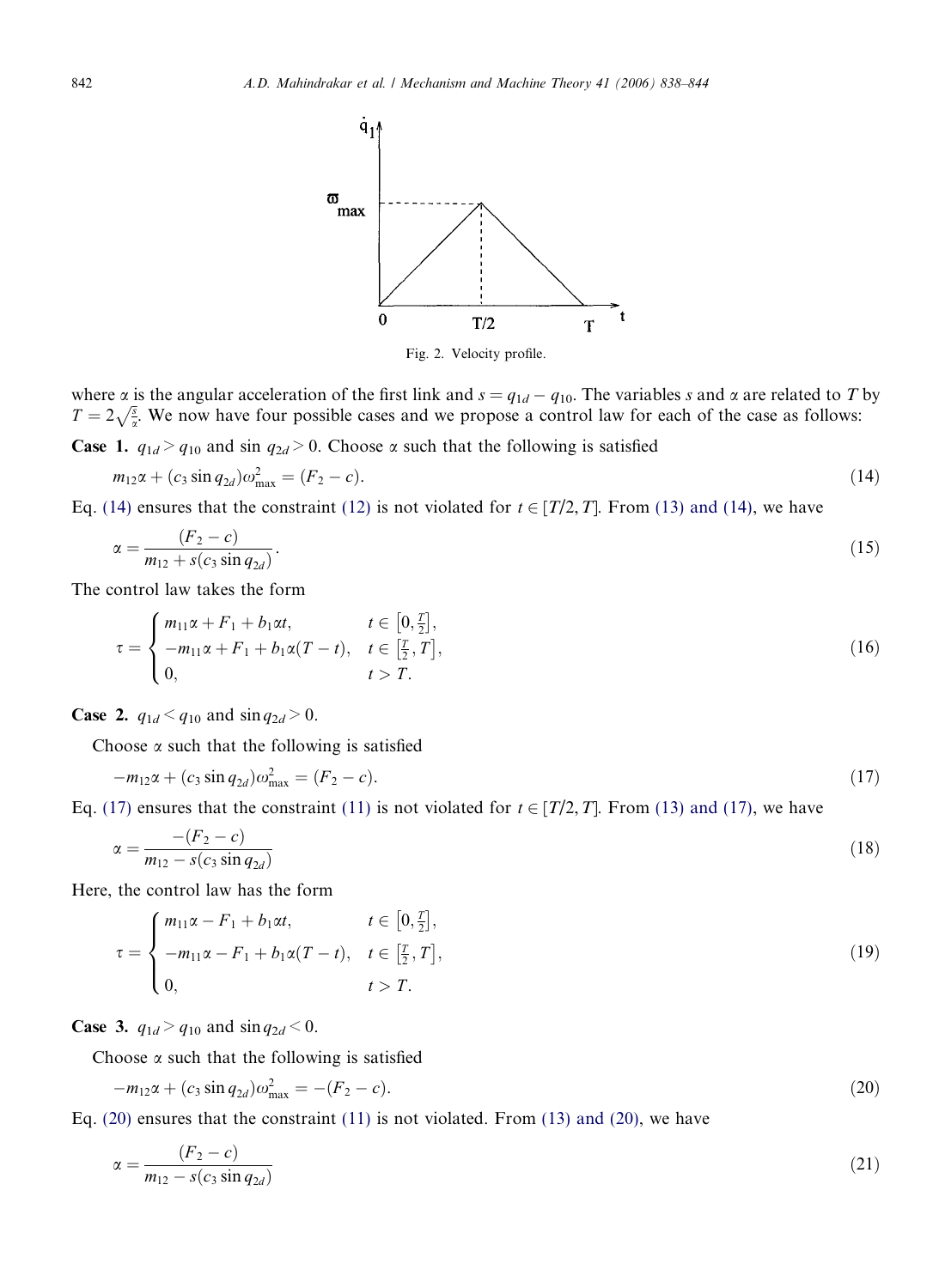and the control law has the form

$$
\tau = \begin{cases} m_{11}\alpha + F_1 + b_1\alpha t, & t \in [0, \frac{r}{2}], \\ -m_{11}\alpha + F_1 + b_1\alpha (T - t), & t \in [\frac{r}{2}, T], \\ 0, & t > T. \end{cases}
$$
(22)

**Case 4.**  $q_{1d} < q_{10}$  and sin  $q_{2d} < 0$ .

Choose  $a$  such that the following is satisfied

$$
m_{12}\alpha + (c_3 \sin q_{2d})\omega_{\text{max}}^2 = -(F_2 - c). \tag{23}
$$

Eq. (23) ensures that the constraint (12) is not violated. From (13) and (23), we have

$$
\alpha = \frac{-(F_2 - c)}{m_{12} + s(c_3 \sin q_{2d})}.\tag{24}
$$

We note that the constraint (12) is not violated for  $t \in [T/2, T]$ . Finally, the control law has the form

$$
\tau = \begin{cases} m_{11}\alpha - F_1 + b_1\alpha t, & t \in [0, \frac{r}{2}], \\ -m_{11}\alpha - F_1 + b_1\alpha (T - t), & t \in [\frac{r}{2}, T], \\ 0, & t > T. \end{cases}
$$
(25)



Fig. 3. Time response for the case:  $q_{1d} < q_{10}$  and  $\sin q_{2d} > 0$ .